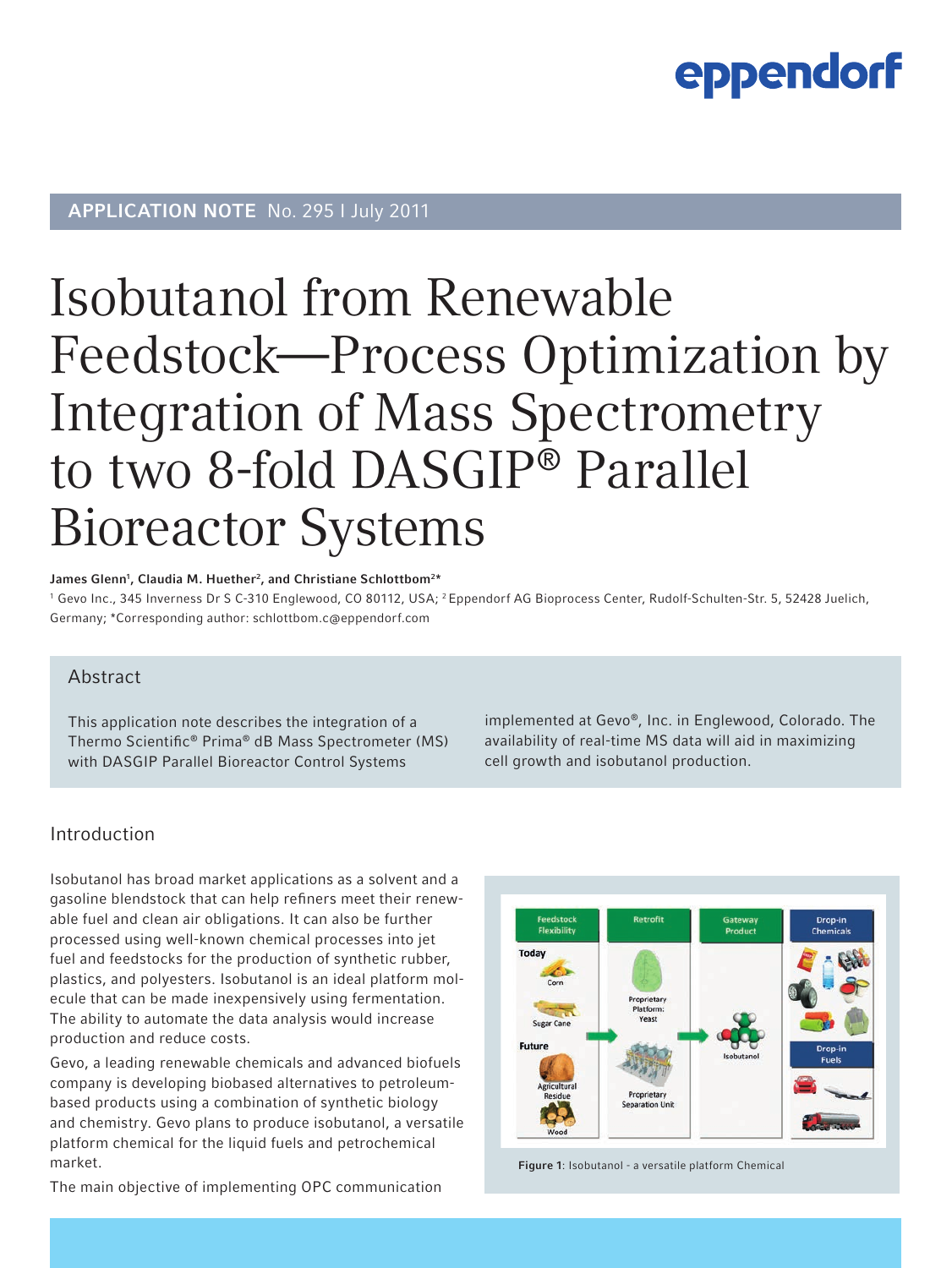#### APPLICATION NOTE I No. 295 I Page 2



DASGIP Control Software (now DASware control) provided continuous exhaust results that were synchronized with fermentation data and viewed in realtime. The isobutanol production rates could be calculated online and were then available for data-driven control decisions.

between the Thermo Scientific Mass Spectrometer and the DASGIP Control\* Software during a fermentation run was to optimize growth and isobutanol production through automation. The system previously in place at Gevo required that manual data calculations had to be performed by merging the bioreactor runtime data with the MS data to assess the fermentation performance.

## Materials and Methods

Corn mash was used as a substrate for the production of isobutanol by fermentation. The fermentation process was carried out using two DASGIP Parallel Bioreactor Systems with eight vessels each. The working volume in all 16 bioreactors was 1L, respectively.

OPC communication was implemented between the Thermo Scientific Prima dB Mass Spectrometer and the DASGIP Control Software to provide real-time exhaust results. Script calculations were used to take the MS data as inputs and generate meaningful metrics to automatically analyze key fermentation operating values and quickly make process control changes.

## Results and Discussion

By integrating the Thermo Scientific Prima dB Mass Spectrometer with the DASGIP Parallel Bioreactor System the calculation of key fermentation operating values was successfully automated. This automation streamlined the workflow and allowed for data-driven control decisions using the real-time exhaust based analytical results.

### Before Automation:

Without integration of the MS and the DASGIP Parallel Bioreactor System using OPC, calculation of key fermentation operating values was time-consuming and labor-intensive.

#### Optimized by MS Integration:

Using OPC communication the real-time MS results were sent to the two DASGIP Control systems. Within the control system, the fermentation runtime data and the MS results were charted and transferred to the data historian with synchronized time stamps.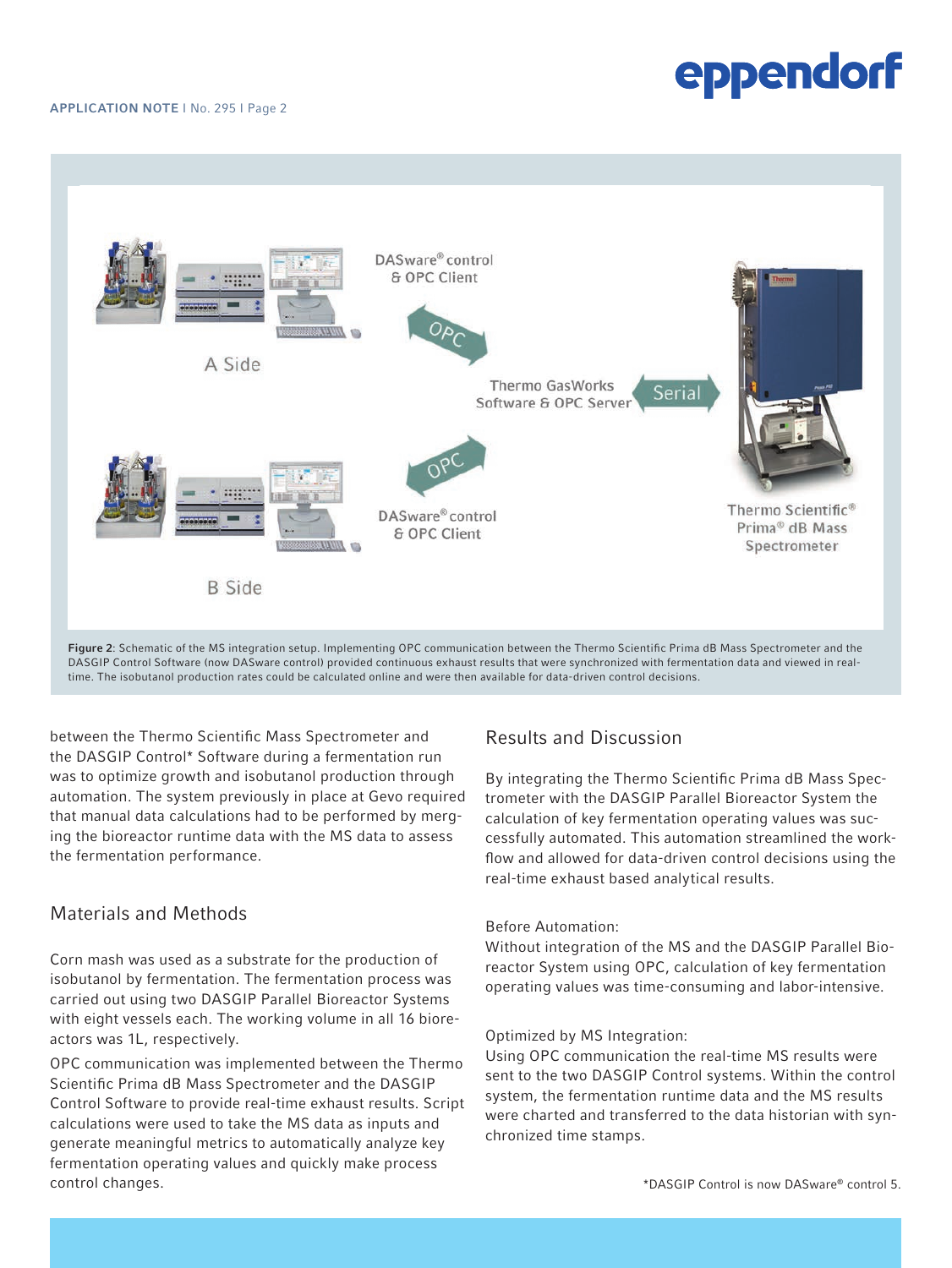

Figure 3: MS integration: data display and charts. The DASGIP Control bioreactor view showed online bioreactor runtime data including realtime MS results. Editable scripting allowed for online calculation of production rate and graphic display in defined charts.

Key fermentation operating values were calculated online from combined fermentation and MS runtime data, charted and sent to the data historian and were then available for

data-driven control decisions. Set-up and script calculations were stored in a user-editable recipe.

## Conclusion

With its comprehensive data management functions the DASGIP Parallel Bioreactor System allowed the seamless integration of the Thermo Scientific Prima dB Mass Spectrometer.

The most important success criterion was the ability to calculate isobutanol production rates in real-time giving instant feed back on the quality of run. The availability of the exhaustbased analytical results made data-driven control decisions possible. A secondary success criterion was the fermentation runtime data and MS data was logged with synchronized time stamps to allow for post-run analysis if needed.